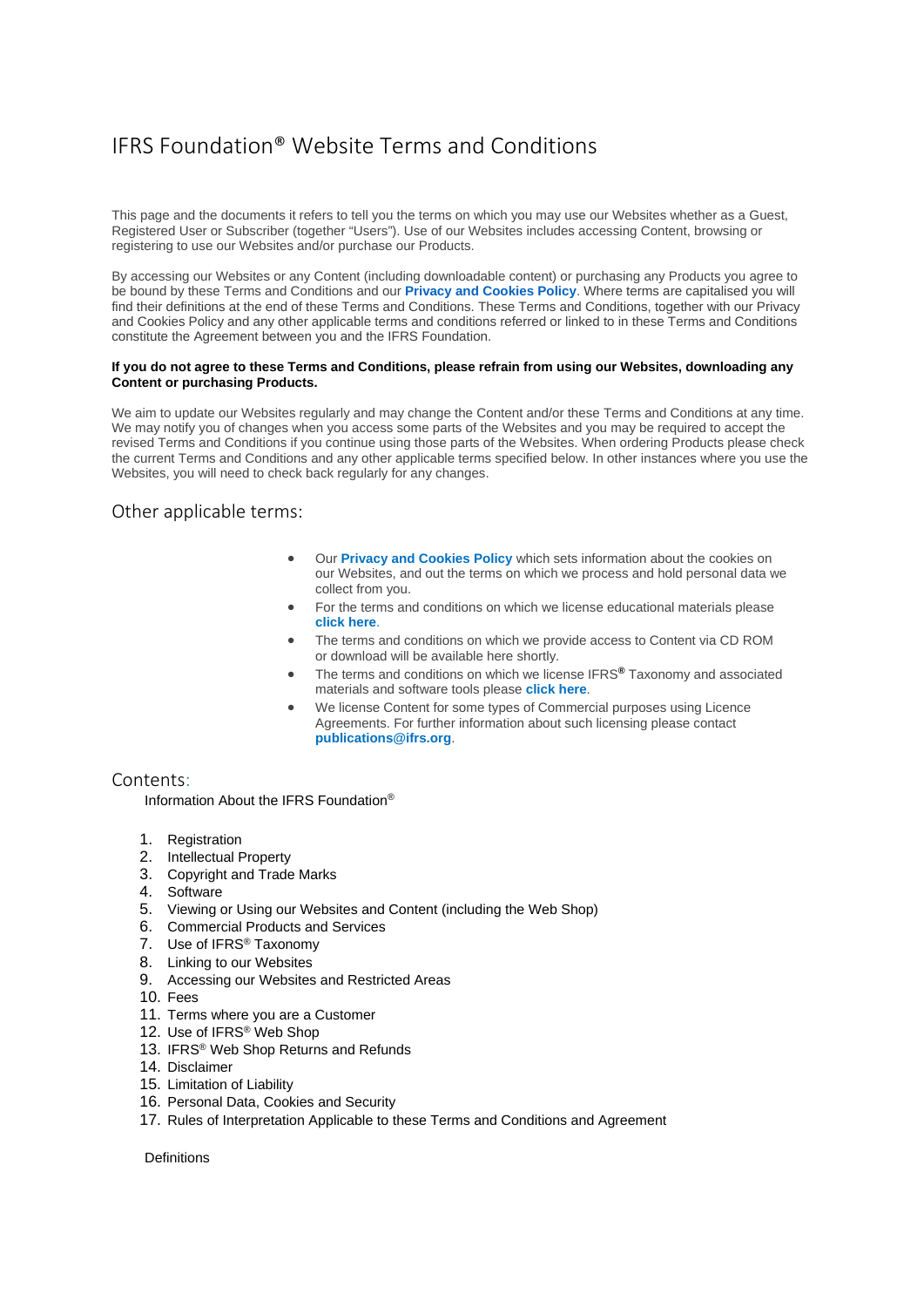# Information About the IFRS Foundation®

[ifrs.org](http://www.ifrs.org/) and [eifrs.ifrs.org](http://eifrs.ifrs.org/) are sites operated by the IFRS Foundation (described in these Terms and Conditions as IFRS Foundation, us and we). We are a not for profit corporation incorporated in the State of Delaware USA with our Registered Office at 1209 Orange Street, Wilmington, New Castle County, Delaware 19801, USA Co. reg. no. 0152527. Our Head Office is at 30 Cannon Street London EC4M 6XH. We operate in England and Wales as an overseas company under company number FC023235.

The IFRS Foundation produces IFRS® Standards as issued by the International Accounting Standards Board. It is important that We preserve our Intellectual Property Rights and that we maintain the strength of the IFRS Foundation's brand in order to facilitate the global use and recognition of IFRS Standards in line with our objectives.

#### 1. Registration

1.1 In order to register to receive any alerts and communications from us or to subscribe for any of our subscription services featured on the Websites, you will be asked to provide relevant personal information which we need to process your registration. The personal information provided upon registration allows us to deliver our services, as well as allowing us to maintain your account. For information about how we use the personal data we collect from you when you register for any of our Websites see **clause 16** of these Terms and Conditions and our **[Privacy and Cookies Policy](http://www.ifrs.org/legal/privacy/)**.

## 2. Intellectual Property

2.1 We are the licensor and/or owner of the Intellectual Property Rights in our Websites and Content. All such rights are reserved.

## 3. Copyright and Trade Marks

- 3.1 You acknowledge that you acquire no copyright or other proprietary rights in any Content provided as it is viewed or received.
- 3.2 You acknowledge our Intellectual Property Rights where they exist in any material provided.
- 3.3 You do not have permission to translate, reprint, reproduce, duplicate or use any part of our Websites or Content by any means whether electronic, mechanical or otherwise, either currently known or yet to be invented, except as expressly provided for under these Terms and Conditions. For a list of the official IFRS translations that are available through the Web Shop please **[click](http://www.ifrs.org/issued-standards/ifrs-translations/#unaccompanied-standards-interpretations) here**.
- 3.4 For the avoidance of doubt the Content remains the copyright of the IFRS Foundation in all countries and in all languages.
- 3.5 If you are interested in using our Content for Commercial products please contact us at **[licences@ifrs.org](mailto:licences@ifrs.org)** and see **clause 6**.
- 3.6 The IFRS Foundation's logo and the *IFRS for SMEs*® logo (both shown below), the IASB® logo, the 'Hexagon Device', eIFRS®, IAS®, IASB®, IFRIC®, IFRS®, *IFRS for SMEs*®, IFRS Foundation®, International Accounting Standards®, International Financial Reporting Standards®, NIIF®, and SIC® are registered **Trade Marks** of the IFRS Foundation.



- 3.7 In order to reference us and our work including IFRS Standards you may need to use our Trade Marks. **[The](http://www.ifrs.org/-/media/feature/about-us/legal-and-governance/legal-docs/trade-mark-guidelines.pdf) IFRS [Foundation](http://www.ifrs.org/-/media/feature/about-us/legal-and-governance/legal-docs/trade-mark-guidelines.pdf) Trade Mark Guidelines** set out how our Trade Marks should be used.
- 3.8 Please note that no right is conferred on any third party to use the IFRS Foundation's Trade Marks and/or logos to promote any business, product or service. Such use is strictly prohibited without a licence from the IFRS Foundation. If you wish to find out more about our licensing process or for any queries about our Trade Marks and where they are registered please contact us at **[licences@ifrs.org](mailto:licences@ifrs.org)**.

## 4. Software

4.1 The software that operates our Websites or that is used in any products and services which we may make available via the Websites is the property of the IFRS Foundation or its licensors. You must not copy, reverse engineer, modify or otherwise alter or manipulate this software.

## 5. Viewing or Using our Websites and Content (including the Web Shop)

- 5.1 These Terms and Conditions apply equally to all Users of our Websites, their Content or any part thereof. These Terms and Conditions and any Agreement between us are only in the English language.
- 5.2 If these Terms and Conditions are inconsistent with a Licence Agreement the relevant terms of that Licence Agreement shall prevail in respect of the use of our Websites or any Content.
- 5.3 You must not view or access data, or supply data to any company, firm or individual except as permitted under these Terms and Conditions. In particular: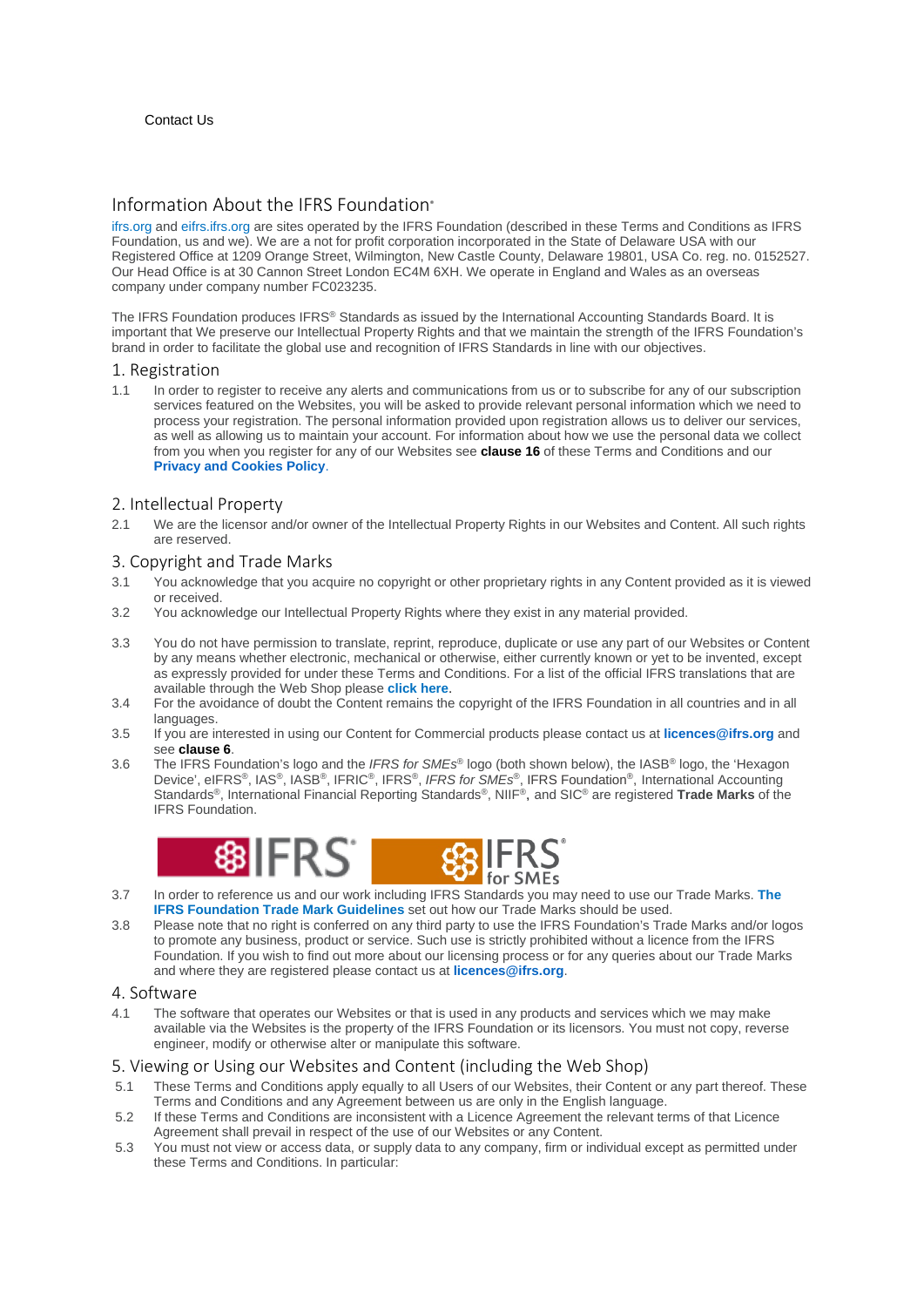- a) You may access and make use of any Content available on our Websites for Personal Use and/or Professional Use. This includes permission to make reference to the Works when discussing or advising others, but excludes permission to reproduce portions of the Works and provide them to others.
- b) Subject to **clause 6** you are permitted to use the material contained on this Websites to inform yourself, your employer and your clients of the reporting requirements under the IFRS Standards in connection with the normal function of their business or employment.
- c) You are not permitted to reproduce, distribute or sublicense the Works in any format other than in the limited circumstances specified in **clause 5.4**.
- d) Where you have purchased electronic downloadable publications you are entitled to download one copy onto a single computer and are not permitted to copy or transfer that copy onto any other computer or electronic device.
- 5.4 Where you are a Subscriber you have the right to reproduce, in hard copy or in electronic format and use, for your internal purposes (and not in the public domain) and **throughout the term of your subscription only**:
	- a) Not more than 5 copies of any individual IFRS Standard or any specific document containing the Works for Professional Use and/ or Personal Use.
	- b) Up to 10 copies of Extracts for Professional Use. An Extract shall consist of no more than 25 per cent of any complete IFRS Standard or of any other document containing the Works.
- 5.5 You must obtain our Prior Written Permission before producing more copies than those permitted in **clause 5.4** or using the Works for one of the purposes set out in **clause 5.3**. If you want to seek such permission please contact us at **[licences@ifrs.org.](mailto:licences@ifrs.org)**
- 5.6 Any copies of individual IFRS Standards or Extracts must be accompanied by an acknowledgement in the following form including the date that appears on the IFRS Standard: © [insert date from the applicable IFRS Standard] Copyright IFRS Foundation.

#### 6. Commercial Products and Services

6.1 You must not reproduce in any format (including hard copy or in Electronic Format) any part of our Websites or any Content contained therein, or any products or services available on or via the Websites, for use for any Commercial purposes, in any Commercial product or for use in any seminar, conference, training or similar Commercial event without Prior Written Permission from us. The IFRS Foundation reserves the right to charge a fee for such use. If you wish to seek such permission please **[contact](mailto:licences@ifrs.org) us**.

#### 7. Use of IFRS<sup>®</sup> Taxonomy

7.1 The Websites hosts the IFRS Taxonomy and related resources. The terms of use for IFRS Taxonomy are set out in the **IFRS Taxonomy Terms and [Conditions](http://archive.ifrs.org/XBRL/Legal/Pages/Legal.aspx)** and are in addition to these Terms and Conditions.

#### 8. Linking to our Websites

- 8.1 Subject to the following provisions of this clause 8 from your own website, you may link:
	- a) to our home page; or
	- b) to another page that contains Our materials **provided that** any such link does not allow Users to access areas of the Websites without the appropriate subscription or registration.
- 8.2 You must establish a link in a way that is fair and legal and does not damage our reputation or take advantage of it.
- 8.3 You must not establish a link in a way that suggests any form of association, approval or endorsement on our part where none exists and/or where we have not provided our Prior Written Permission.
- 8.4 You must not establish a link from any Website that is not owned by you.
- 8.5 Our Websites must not be framed on any other Websites.<br>8.6 We reserve the right to withdraw linking permission withou
- We reserve the right to withdraw linking permission without notice.

## 9. Accessing our Websites and Restricted Areas

- 9.1 Whilst we endeavour to ensure that our Websites is normally available 24 hours a day, we will not be liable if for any reason the Websites or any part thereof, or any Content is unavailable at any time or for any period.
- 9.2 Access to the Websites may be suspended temporarily and without notice in circumstances of system failure, maintenance or repair or for reasons beyond our control.
- 9.3 Some areas of our Websites are restricted. In order to access these areas you must be either a Registered User and/ or Subscriber, unless such access is otherwise permitted under a Licence Agreement.
- 9.4 Access to restricted areas of our Websites may be withdrawn without notice at our sole discretion if we believe that you have breached any provision under **clause 5** of these Terms and Conditions or any terms contained in a Licence Agreement.
- 9.5 You are responsible for making all arrangements necessary for you to have access to our Websites. You are also responsible for ensuring that all persons who access our Websites through your internet connection are aware of these Terms and Conditions and that they comply with them.

## 10. Fees

- 10.1 Access to certain areas of our Websites may require purchase of a subscription.
- 10.2 Payment for subscriptions must be made in advance and in British Pounds Sterling (GBP).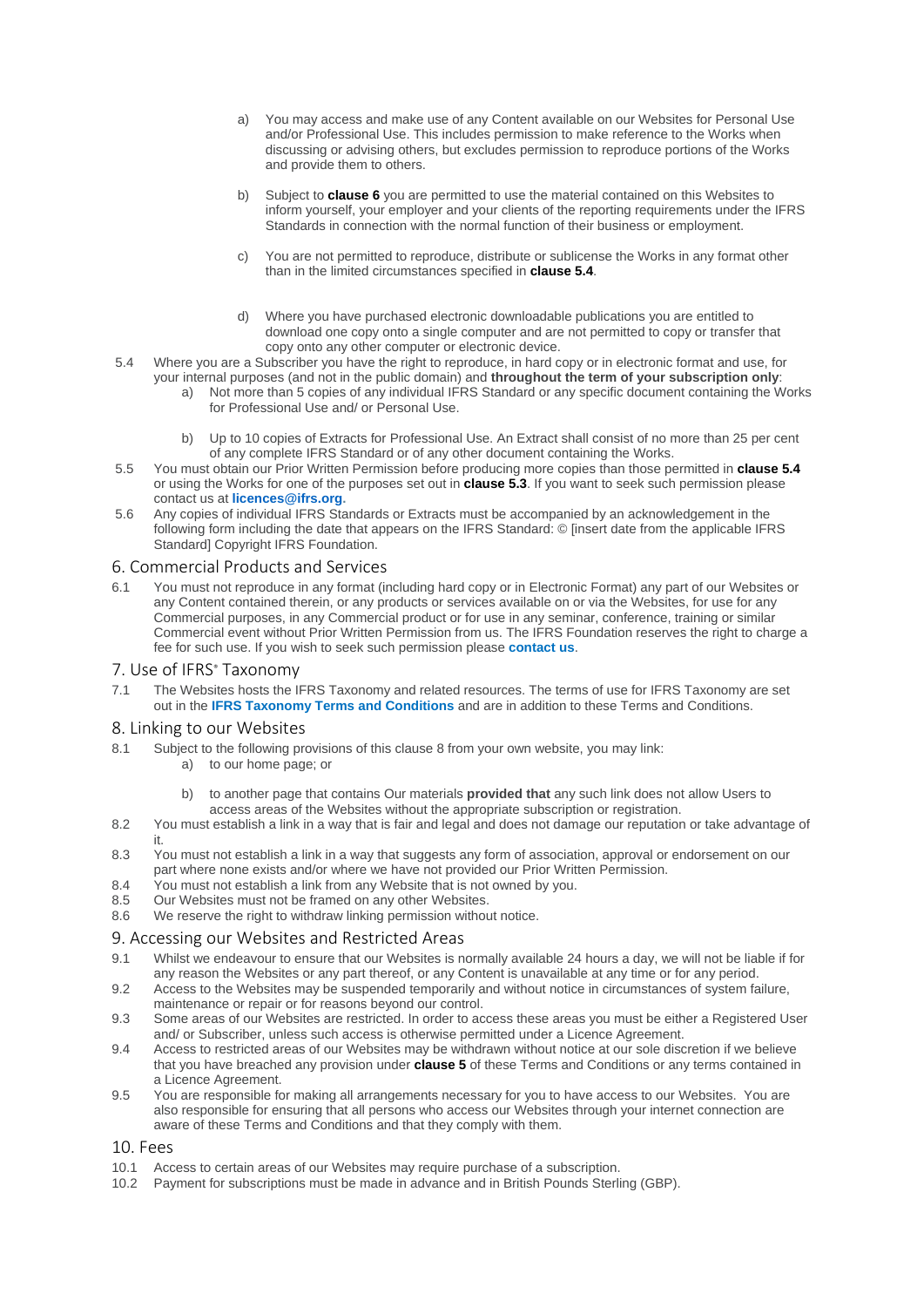- 10.3 If you have paid for access to an area of our Websites which is terminated by us, you may be entitled to a refund or partial refund unless termination was as a result of your failing to comply with these Terms and Conditions.
- 10.4 Any refund referred to in **clause 10.3** will be calculated by us on a pro rata basis. Different provisions may apply where you are a Customer and you should refer to **clause 11** of these Terms and Conditions.
- 10.5 If you become entitled to a refund under the provisions of **clause 10.3** we reserve the right, at our sole discretion, to extend your subscription to compensate you for the period during which access was denied instead of providing a monetary refund.

#### 11. Terms where you are a Customer

- 11.1 The following provisions apply where you are a Customer. You must retain a copy of these Terms and Conditions as a record of the contract between you and the IFRS Foundation.
- 11.2 Unless one of the exceptions listed below in **clause 11.7** applies, you can cancel your order without giving any reason within 14 days from the day on which you or a third party chosen by you (other than the carrier):
	- i. receives the Product or Products purchased, or receives our email confirmation of order (whichever is the earlier);or
	- ii. from the day of the conclusion of the contract, in the case of services or digital content not supplied in a tangible medium (e.g. DVD).
- 11.3 You must inform us of your decision to cancel your order. You may submit your request by contacting our Customer Service team at **[publications@ifrs.org](mailto:publications@ifrs.org)** or using our **[Order Cancellation Form](http://www.ifrs.org/-/media/feature/about-us/legal-and-governance/legal-docs/cancellation-form.pdf)**. We will communicate to you an acknowledgement of receipt by e-mail. You must send any request to cancel an order before the 14 days' cancellation period has expired and return the Products to the address given on the form or as notified to you in our communication (to our Return Centre).
- 11.4 For additional information on the scope, content and instructions on how to return Products, please contact our Customer Service team at **[publications@ifrs.org](mailto:publications@ifrs.org)**.
- 11.5 Upon cancellation of any order we will reimburse:
	- a) all payments received from you for the Products purchased, and
	- b) standard postage charges.

no later than 14 days from the day on which we received your communication cancelling your order within the 14 day period. We will use the same method of payment used for the initial transaction, unless you have expressly agreed otherwise. You will not incur any fees as a result of such reimbursement. We may withhold reimbursement until we have received the Products back or you have supplied evidence of having sent back the Products, whichever is the earliest. If reimbursement occurs after the maximum time period mentioned above, the amount due to you will as of right be increased.

- 11.6 You must send back the Products in accordance with the instructions provided during or subsequent to your communication to us, or available in the Order Cancellation Form, to our Return Centre no later than 14 days from the day on which you communicated your cancellation. You will have to bear the direct cost of returning these Products unless you have advised us that they are faulty or damaged. You may be liable if the value of the Products returned diminishes due to your handling of the Products.
- 11.7 The right of cancellation does not apply to:
	- a) the delivery of sealed software if unsealed by you after delivery;
	- b) a service if we have fully performed it and you accepted when you placed your order that we could start to deliver it, and that you could not cancel it once delivery had started;
	- c) the supply of digital content (including apps, digital software, ebooks, etc) which is not supplied on a tangible medium (e.g. on a DVD) if you accepted when you placed your order that we could start to deliver it, and that you could not cancel it once delivery had started; and
	- d) the delivery of journals or magazines with the exception of subscription contracts.
- 11.8 If we fail to meet the delivery deadline for any Products (other than by reason of your not being available to accept delivery or where you have provided incorrect information), then you may cancel the order where the failure to meet the delivery deadline was because we refused to deliver the Products, or you told us before we accepted your order that delivery by the delivery deadline was essential.
- 11.9 The provisions of this **clause 11** do not affect your statutory rights where the Products are faulty or not as described. Where Products are faulty or not as described we will refund the price of the Products in full together with any applicable delivery charges and any reasonable costs you incur in returning the Products to us. You should follow the returns process provided for in this **clause 11**.
- 11.10 If you have any queries about the IFRS Web Shop or Products please contact our Customer Service team at **[publications@ifrs.org](mailto:publications@ifrs.org)**.

## 12. Use of IFRS<sup>®</sup> Web Shop

12.1 Our shopping pages will guide you through the steps you need to take to place an order. Our order process allows you to check and amend any errors before submitting your order to us. Please take time to check your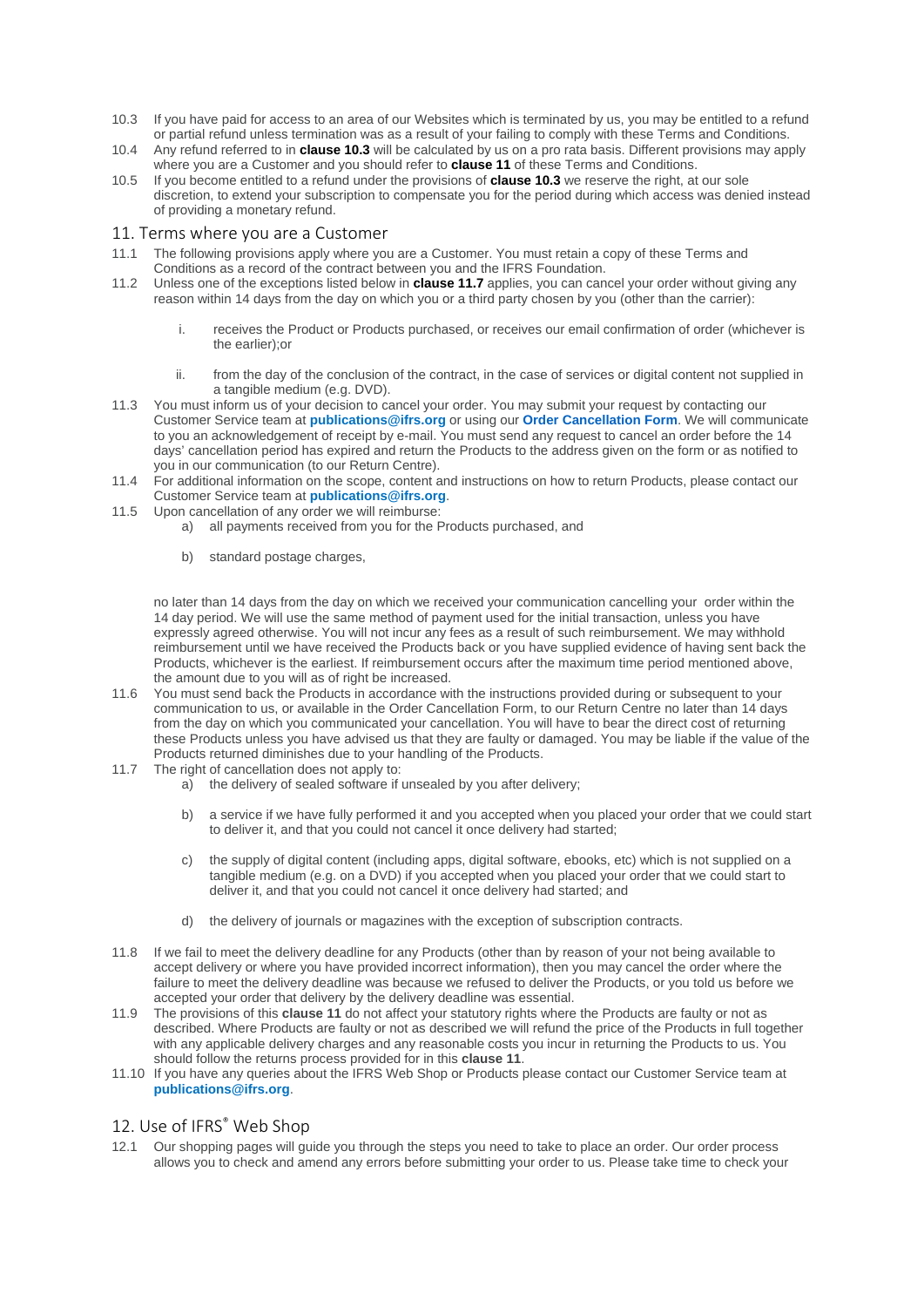order at each stage of the order process. The prices of Products offered by us in our Web Shop are clearly set out on the Websites and do not include, but may be subject to, VAT.

- 12.2 Products may be delivered by post, by courier or electronically as may be applicable to each sale. Delivery by post may be included in the price or it may be charged for separately - where delivery is charged separately this will be clearly indicated.
- 12.3 You shall be responsible to us for the accuracy of the terms of any order submitted by you. If by mistake we have under-priced any Products we will not be liable to supply it to you at that price provided we notify you before dispatching the Products.
- 12.4 We deliver to the countries as listed under "Shipping Information" which can be found by **[clicking](http://shop.ifrs.org/ProductCatalog/ShippingInformation.aspx) here**. Unless expressly stated prices do not include delivery charges but any such charges will be drawn to your attention during the order process prior to your placing your order. Please refer to Shipping Information on the link provided in this clause. International deliveries (outside of the UK) may be subject to import duties and taxes which are applied when the delivery reaches its destination. Please note that we are not responsible for any such charges. Please contact your local customs office for any queries relating to such charges. You must comply with all applicable laws and regulations of the country for which the Products are destined.
- 12.5 If for any reason beyond our control we are unable to supply you with a particular Product we will notify you as soon as possible. The IFRS Foundation shall not be liable to supply such Products provided notification is given and a refund provided as soon as practicable.
- 12.6 No contract of any kind exists between us and a User placing an order until we collect payment for the Products. At any point up to then we may decline to supply the Products without giving you any reason. At the point payment is collected, and not before, an Agreement shall come into existence between the IFRS Foundation and you and we will arrange for dispatch of the Products.
- 12.7 Once payment has been authorised any electronic publications ordered will be available for downloading generally within one business day from our having processed your order and received payment. It is intended that you will download the electronic publications on the same day but in any event they will only be available for download for 3 months from the date of payment. Subject to **clause 11**, claims for non-delivery must be made by no later than the business day following the date on which the electronic publications cease to be available for downloading. Delivery by post will be made to a single address as specified in the order. We will use reasonable endeavours to secure delivery within 30 days of the date of the order (with the exception of advance orders). However, subject to **clause 11** for orders destined for the UK, we will not be liable any for loss occasioned by delay in or failure of delivery arising out of any cause beyond our control.
- 12.8 Payment may be made by American Express, Visa, or Mastercard credit cards, or any Switch or Maestro debit card. Card details will be encrypted to minimise the possibility of unauthorised access or disclosure. Authority for payment must be made at the time of the order.
- 12.9 Credit, debit or charge card orders exceeding £5000 (GBP) are subject to a 3.75 per cent surcharge on the amount exceeding £5000 (GBP). This amount will be automatically added to your order. If you are printing the order form and wish to pay by cheque you do not need to pay this surcharge.
- 12.10 We may, at our sole discretion, offer discounts to certain groups of customers or on orders of a certain size. These discounts will be clearly displayed on our Websites. Only one discount rate may be applied to any order.
- 12.11 No variation to these Terms and Conditions shall be binding unless agreed in writing between your and an authorised representative of the IFRS Foundation.

## 13. IFRS® Web Shop Returns and Refunds

- 13.1 The provisions of **clause 12** do not apply to purchases of CD-ROMs or Subscriptions that include services delivered through the internet, nor do they apply to purchases made by bookshops or other businesses, or made by an employee on behalf of a business.
- 13.2 The following provisions apply if you are a business or you are an employee purchasing Products on behalf of a business. You have the right to cancel your order up to 14 days after the day following delivery of the Products by contacting the Customer Service team at **[publications@ifrs.org](mailto:publications@ifrs.org)**.
- 13.3 If the Products have been dispatched by the time we receive the cancellation notice you must return the Products to us and we will refund the purchase price to your credit or debit card within 30 days of the notice of cancellation.
- 13.4 If you do not return the Products within 21 days of the date of cancellation we will make a charge in respect of collection and recovery of the Products.
- 13.5 If you do not make the Products available for collection or recovery within 30 days of your notice of cancellation you will be deemed to have accepted the Products. At that point a new contract will be formed and you will be charged for the Products at the price set out on the Websites.
- 13.6 Any Products returned to us must be in good resalable condition if not you will be charged in full for them.
- 13.7 If for any reason your Products arrive in a damaged or otherwise unsatisfactory condition we will replace them. Please contact our Customer Services Department at **[publications@ifrs.org](mailto:publications@ifrs.org)** to arrange the return of the defective Products and dispatch of replacements. Please do not return defective Products to us until requested to do so.

## 14. Disclaimer

14.1 The Content on and/or downloadable material from our Websites or contained in Products or our communications is provided for general information purposes only. It does not constitute accounting or other professional advice. Neither the IFRS Foundation nor the International Accounting Standards Board or any other associated entity accepts any responsibility for any loss or damage that may arise from reliance on information contained on or accessible from the Websites. In using any Content, you should take appropriate professional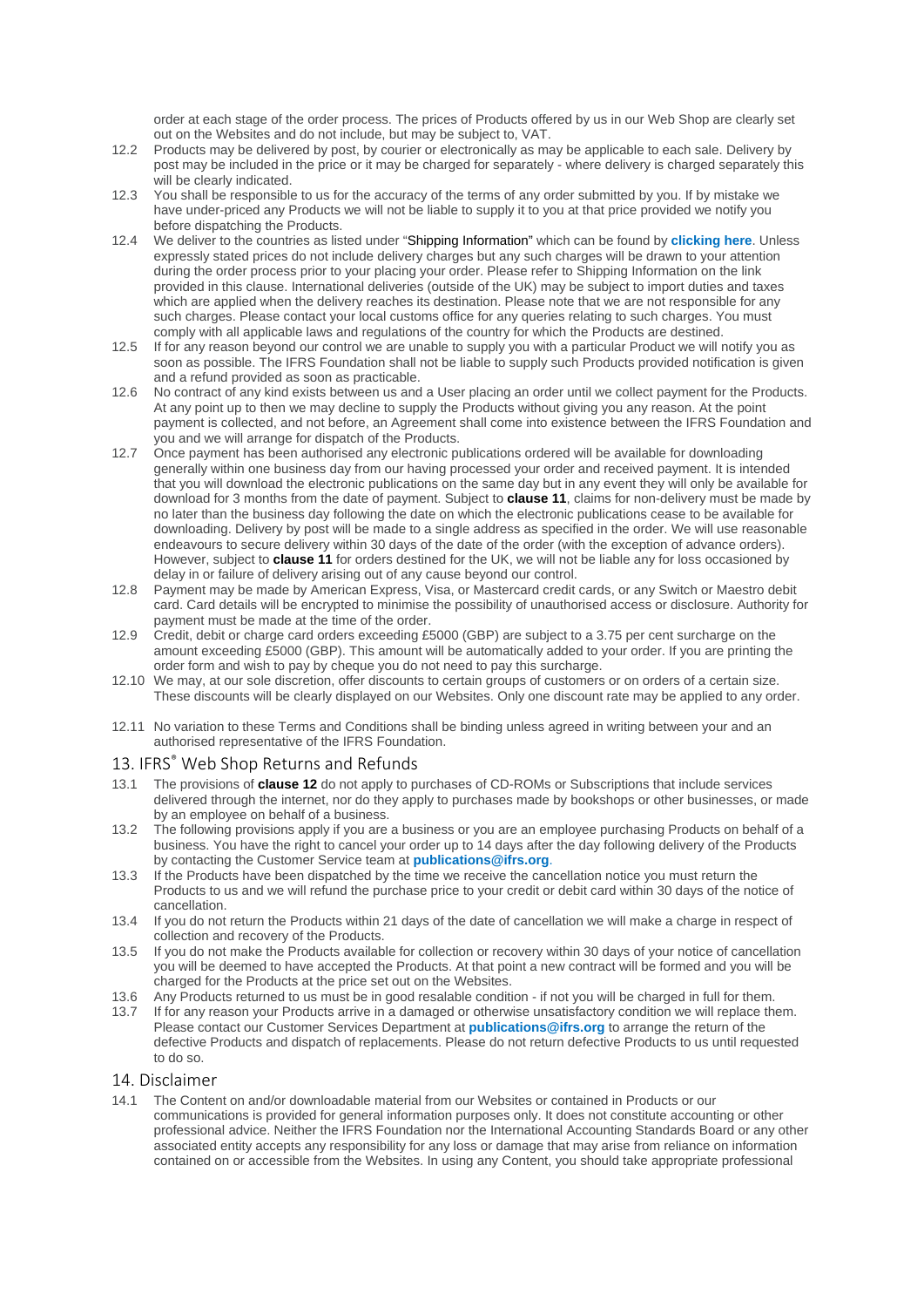advice as the application of laws and regulations may vary depending on your particular circumstances and/ or jurisdiction.

- 14.2 Whilst we endeavour to ensure that the Websites, Content, Products, and communications are correct we do not make any representations or give any warranties or undertakings, express or implied, regarding the same.
- 14.3 Subject to **clause 15.1** we disclaim all warranties express and implied to the maximum extent permitted by law.
- 14.4 We do not warrant or guarantee that our Websites is free of errors, viruses, Trojan horses or other destructive or contaminating components or content. We provide no warranty or guarantee that our Websites are compatible with your computer equipment, and are under no obligation to do so.
- 14.5 We reserve the right to change, modify, suspend, add, remove or restrict access to our Websites or parts of it at our sole discretion, without prior notice.
- 14.6 We may at our sole discretion terminate or suspend your access to all or part of the Websites with or without cause and without notice although we will try and notify you beforehand where we are able to.
- 14.7 Any names of individuals, companies and/or places used in any educational document(s) on the Websites are fictitious and any resemblance to real people, entities or places is purely coincidental.
- 14.8 Our Websites may contain links to third party Websites that are not controlled by us. We do not accept any responsibility for the content of such Websites.

## 15. Limitation of Liability

- Nothing in these Terms and Conditions excludes or limits our liability for death or personal injury arising from our negligence, for fraud or fraudulent misrepresentation, or any other liability that cannot be excluded or limited by English law.
- 15.2 We will not be liable to any User for any loss or damage, whether in contract, tort (including negligence), breach of statutory duty, or otherwise, even if foreseeable, arising under or in connection with use of, or inability to use, our site, or use of or reliance on any Content displayed on our Websites, or any Products provided on or via our Websites.
- 15.3 Where you use the Websites for Professional Use, please note that in particular, we will not be liable for loss of profits, sales, business, or revenue; business interruption; loss of anticipated savings; loss of business opportunity, goodwill or reputation; or any indirect or consequential loss or damage.
- 15.4 Where you are a Customer, please note that we only provide our Websites for domestic and private use. You agree not to use our Websites for any Commercial, business purposes or for Professional Use, and we shall have no liability to you for any loss of profit, loss of business, business interruption, or loss of business opportunity.
- 15.5 We will not be liable for any loss or damage caused by a virus, distributed denial-of-service attack, or other technologically harmful material or event that may infect your computer equipment, computer programs, data or other proprietary material due to your use of our site, the downloading of any content, or on any Websites linked to it.
- 15.6 We assume no responsibility for the content of Websites linked on our Websites. Such links should not be interpreted as endorsement by us of those linked Websites. We will not be liable for any loss or damage that may arise from your use of them.
- 15.7 Additional limitations and exclusions of liability will apply to liability arising as a result of the supply of any Products and services by us to you, which are set out in **clauses 8** and **9** or the provisions of any Licence Agreement. In the event of any inconsistency between this **clause 15** and any applicable Licence Agreement, the Licence Agreement shall take precedence.

#### 16. Personal Data, Cookies and Security

- 16.1 We collect information about you when you register with us, place an order for Products or when you communicate with us by any media.
- 16.2 We may collect information about you from third parties where this is necessary for legitimate business purposes.
- 16.3 Some of the information we collect about you may be personal data. For full details of how we use personal data and how the Websites use cookies to improve your experience, and collect information on how you use the Websites, please see our **[Privacy and Cookies Policy,](http://www.ifrs.org/legal/privacy/)** the terms of which you accept by using, and / or becoming a Registered User or Subscriber, of the Websites.

## 17. Rules of Interpretation Applicable to these Terms and Conditions and Agreement

- 17.1 Unless the context otherwise requires, the singular includes the plural and vice versa.
- 17.2 References to any enactment, order, regulation or other similar instrument shall be construed as a reference to the enactment, order, regulation or instrument or any subsequent re-enactment.
- 17.3 References in these Terms and Conditions to sections and clauses are to the sections and clauses of these Terms and Conditions.
- 17.4 If any provision of the Agreement is declared by any judicial or other competent authority to be void, voidable, illegal, or otherwise unenforceable, or indications of this are received by either of the parties from any relevant competent authority, the remaining provisions of the Agreement shall remain in full force and effect.
- 17.5 The failure by either party to enforce at any time or for any period any one or more of the terms or conditions of the Agreement shall not be a waiver of them or of the right at any time subsequently to enforce all terms and conditions of the Agreement.
- 17.6 Headings contained in these Terms and Conditions are for reference purposes only and shall not be incorporated into these Terms and Conditions and shall not be deemed to be any indication of the meaning of the clauses to which they relate.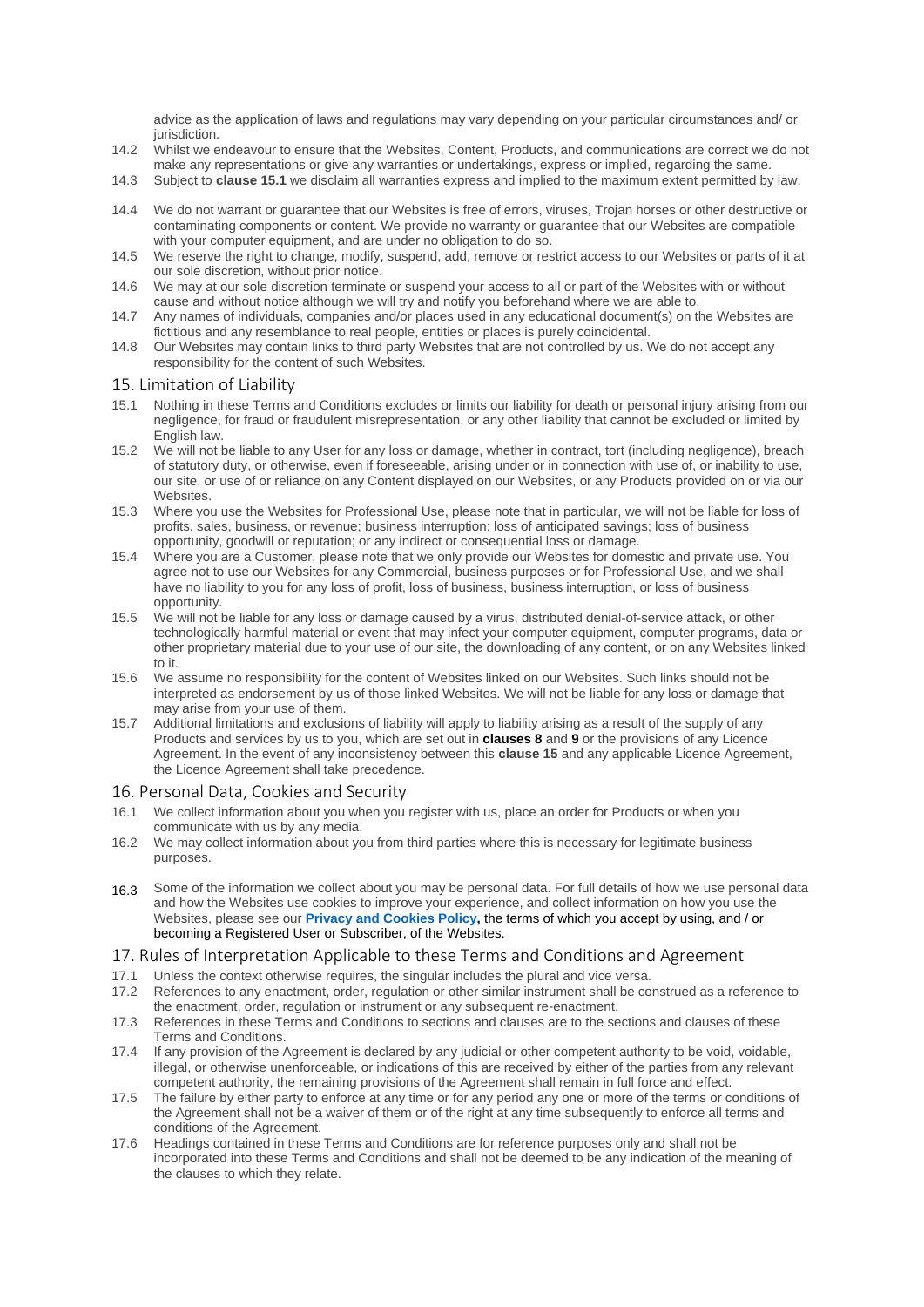- 17.7 This agreement shall be governed by, and construed in accordance with, English law.
- 17.8 Where you are a business it is hereby irrevocably agreed and accepted that the Courts of England and Wales shall have exclusive jurisdiction to settle any claim, difference or dispute (including, without limitation, claims for set-off or counterclaims) which may arise out of or in connection with this agreement. Each party irrevocably waives any right it may have to object to an action being brought in such Courts, to claim that the action has been brought in an inconvenient forum, or to claim that such Courts do not have jurisdiction.
- 17.9 Where you are a Customer we may agree that the Courts of England and Wales may have non-exclusive jurisdiction and we acknowledge that you may have rights to bring proceedings in your country of residence.

# Definitions

'**Agreement**'—These Terms and Conditions and our Privacy Statement and Cookies Policy, together with any other terms and conditions referred or linked to in these Terms and Conditions.

'**Commercial**'—Pertaining to commerce and having either monetary or non-monetary gain as motive.

'**Customer**'—An individual to whom the Consumer Contracts (Information, Cancellation and Additional Charges) Regulations 2013 apply.

'**Content**'—Any content and materials including the Works that appear on the Websites or which may be accessed by or downloaded from the Websites or contained in Products.

'**Electronic Format**'—Any format other than print, including those actuated by or as a result of analogue, digital, electronic, compact disk, electrical, magnetic, optical, laser, acoustic, or any such similar technologies, and/or devices accessed using personal computers, workstations, local area networks, wide area networks, intranets, the Internet, or other dial-in access.

'**Extract**'—An extract of less than 25 per cent of any constituent part of the Works.

'**IASB**'—The International Accounting Standards Board.

'**IFRIC**'—The International Financial Reporting Interpretations Committee.

**'Intellectual Property Rights'**—Rights in copyright and related rights, moral rights, trade marks, business names and domain names, get-up, goodwill, designs, computer software, database(s), confidential information (including know-how and trade secrets), patents, inventions as well as the right to sue for passing off and/or unfair competition, and all other intellectual property rights, in each case whether registered or unregistered and including all applications and rights to apply for and be granted, renewals or extensions of, and rights to claim priority from, such rights and all similar or equivalent rights or forms of protection which subsist or will subsist now or in the future in any part of the world.

**'IFRS Standards**'—The accounting standards and updates to those standards issued by the International Accounting Standards Board under the titles International Accounting Standards, or IFRS Standards.

'**Licence Agreement**'—A licence to be entered into between us and you regarding specific Products which we may provide to you.

'**Official text**'—The Works published by us or our licensees in printed or Electronic Format, which are endorsed and published by the International Accounting Standards Board and/or IFRS Foundation and/or our agent(s).

**'Personal Use'**—Use of the Websites and/or Content for User's personal use only, and which is not Professional Use or Commercial Use.

'**Products**'—All products and services which are available for purchase via the Websites.

'**Prior Permission**' and '**Prior Written Permission**'—Permission from an authorised member of the IFRS Foundation's staff and includes but is not limited to:

- a) permission contained on any webpage or document included within this Websites. Where the prior permission is required to be in writing, it shall be in hard copy form and signed by an authorised signatory of the IFRS Foundation's staff; and/or
- b) a permission contained in a Licence Agreement

'**Professional Use**'—Use of the Websites and/or Content in a professional capacity in connection with the business of providing accounting services to your customers or to the business in which you are employed as an accountant.

'**Taxonomy**'—Taxonomy generally means a catalogue or a set of rules for classification; in XBRL, a taxonomy contains computer-readable definitions of business reporting terms as well relationships between them and links connecting them to human-readable resources. A typical taxonomy consists of a schema (or schemas) and linkbases; a set of these files discoverable from one entry point schema is called discoverable taxonomy set, such as the IFRS Taxonomy.